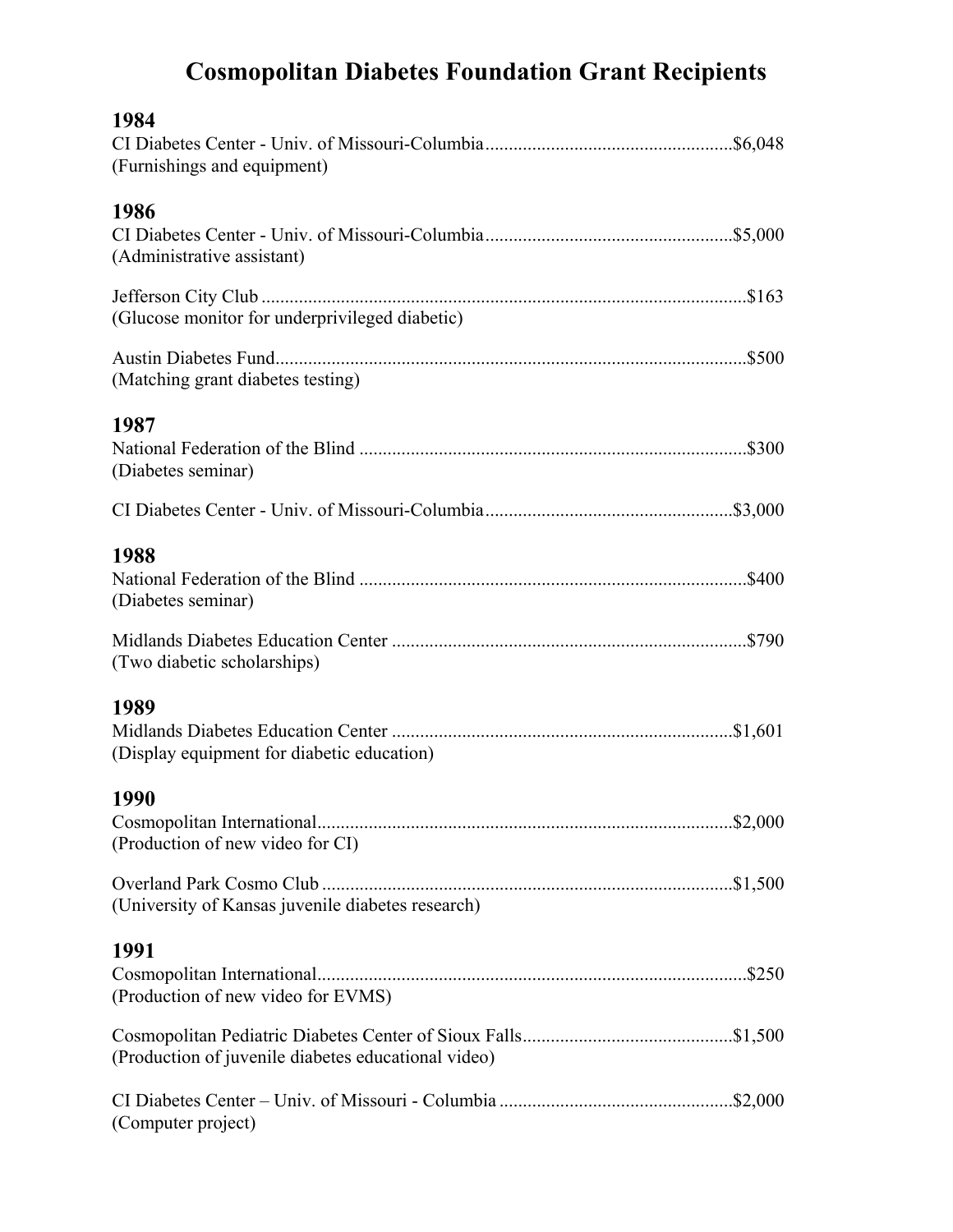## **1991 cont'd**

| (The Million Dollar Connection)                                |  |
|----------------------------------------------------------------|--|
| 1992<br>(Extension of computer project)                        |  |
| (Mobile diabetes center)                                       |  |
| (Extension of existing program)                                |  |
| 1993<br>(Educational manual for patients with Type I diabetes) |  |
| (Children's Vacation Diabetes Camp)                            |  |
| (glucose control in diabetic patients)                         |  |
| 1994<br>(Glucose control in diabetic patients)                 |  |
| (Valerie Millar Diabetes Network)                              |  |
| (Crusader Clinic)                                              |  |
| (Valerie Millar Diabetes Network)                              |  |
| 1995<br>(Mobile Diabetes Unit)                                 |  |
|                                                                |  |
| (Crusader Clinic)                                              |  |
| (Feasibility Study)                                            |  |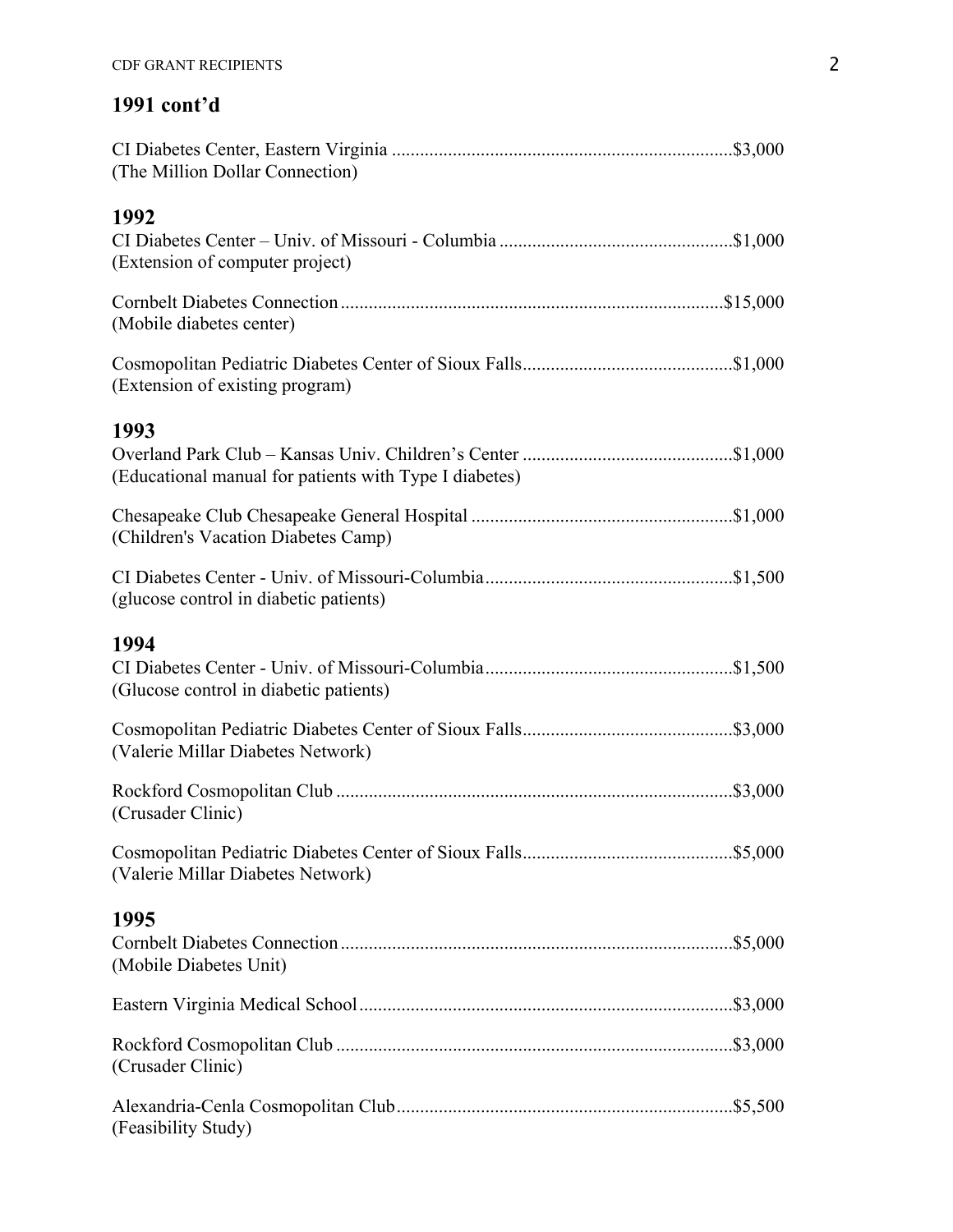## **1996**

| (Diabetes Self Management Program)  |         |
|-------------------------------------|---------|
| (Printing of educational materials) |         |
| (Supplies for underprivileged)      |         |
| (Crusader Clinic)                   |         |
| (Diabetes Research)                 |         |
| (Mobile Diabetes Unit)              | \$5,000 |
| 1997<br>(Diabetes Research)         |         |
| (Diabetes Self Management Program)  |         |
| (Diabetes Camp)                     |         |
| (Supplies for underprivileged)      |         |
| (Mobile Diabetes Unit)              |         |
|                                     |         |
| 1998<br>(Health Care Access)        |         |
| (Computers)                         |         |
| (Supplies for underprivileged)      |         |
|                                     |         |
| (Pediatric Diabetes Program)        |         |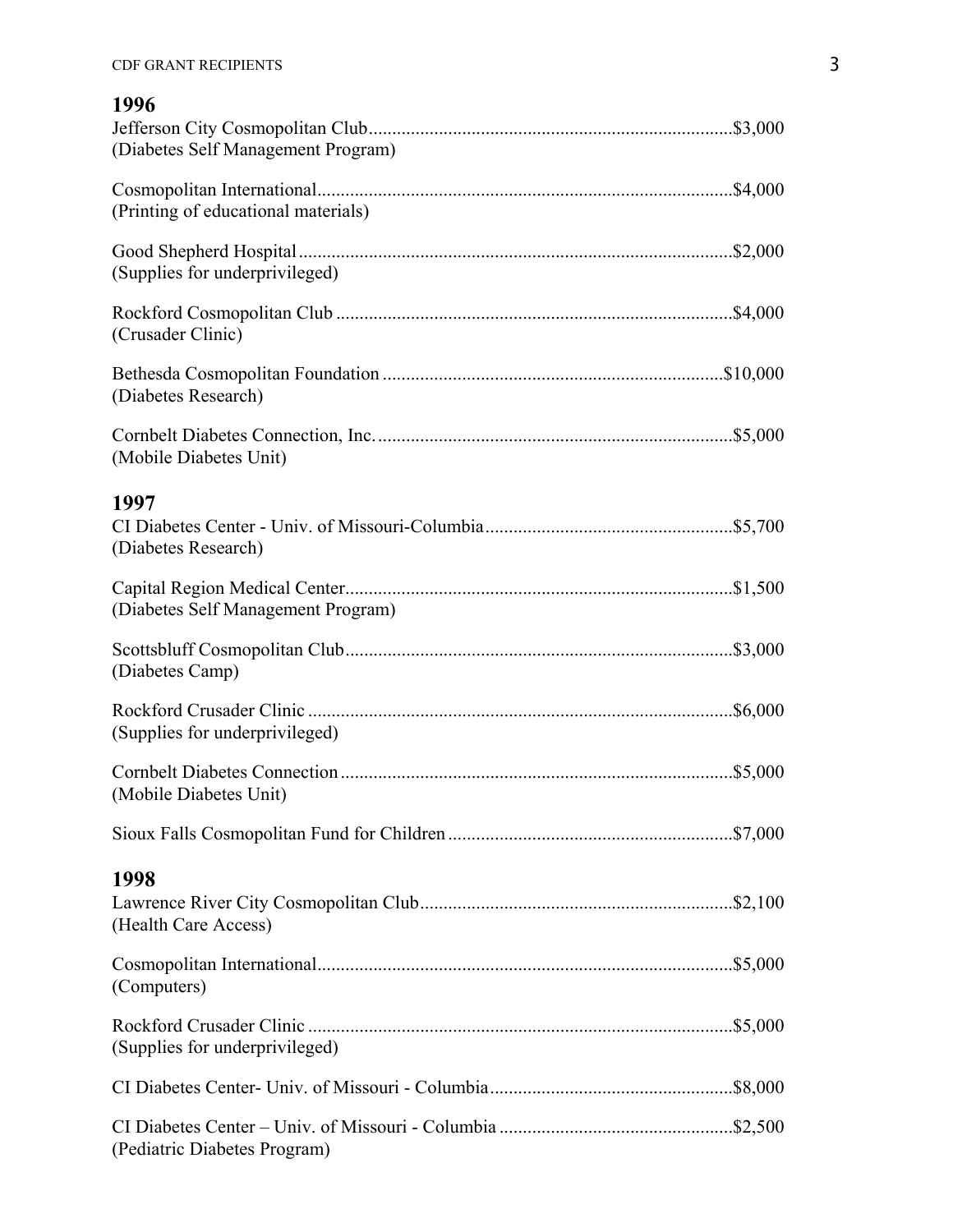| 1999<br>(Diabetes Camp)                                    |  |
|------------------------------------------------------------|--|
| (Production of a new "Who We Are. What We Do." brochure)   |  |
| (Diabetes Awareness Day)                                   |  |
| (Supplies and equipment for underprivileged)               |  |
| (Treatment, education and services of Mobile Nursing Unit) |  |
| (Research)                                                 |  |
| (Child friendly examination room)                          |  |
| (Supplies to meet need of diabetic community)              |  |
| (Supplies for underprivileged)                             |  |
| (Production of a new membership video)                     |  |
| 2000<br>(INGAP Diabetes Research Project)                  |  |
| (Promotion of INGAP Diabetes Research Project)             |  |
| (Storage Shed)                                             |  |
| (Mobile Nursing Unit)                                      |  |
| (Treatment for the underprivileged)                        |  |
| (Cosmo Kids Program)                                       |  |
| (Resource Material for Diabetic Patients)                  |  |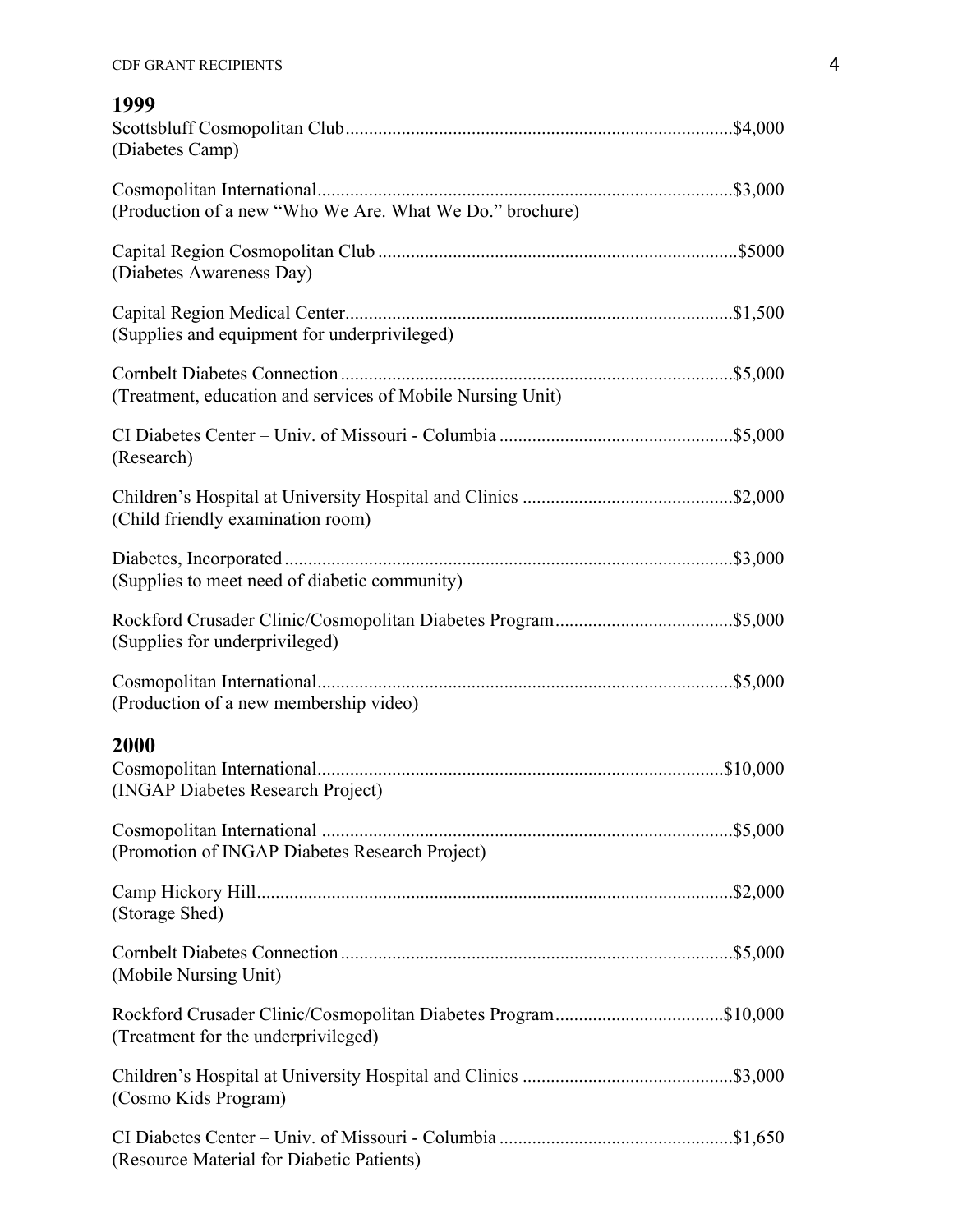| 2001<br>(Diabetes ReEducation Project)                  |
|---------------------------------------------------------|
| (INGAP Diabetes Research Project)                       |
| (INGAP Research)                                        |
| (Education of Primary care health providers)            |
| (Providing medical services to the underprivileged)     |
| (Supplies and continuing diabetes education)            |
| 2002<br>(Education of Primary Care health providers)    |
| (Provide classes and support group)                     |
| (Supplies for glucose analyzer)                         |
| (Camp Cosmo Diabetes Day Camp)                          |
| 2003<br>(Glucose monitoring strips for the Health Fair) |
| (Camp Cosmo Diabetes Day Camp)                          |
| (New generator for the mobile nursing unit)             |
| (Educational equipment)                                 |
| (Diabetes education and supplies)                       |
| (test strips for low income patients)                   |